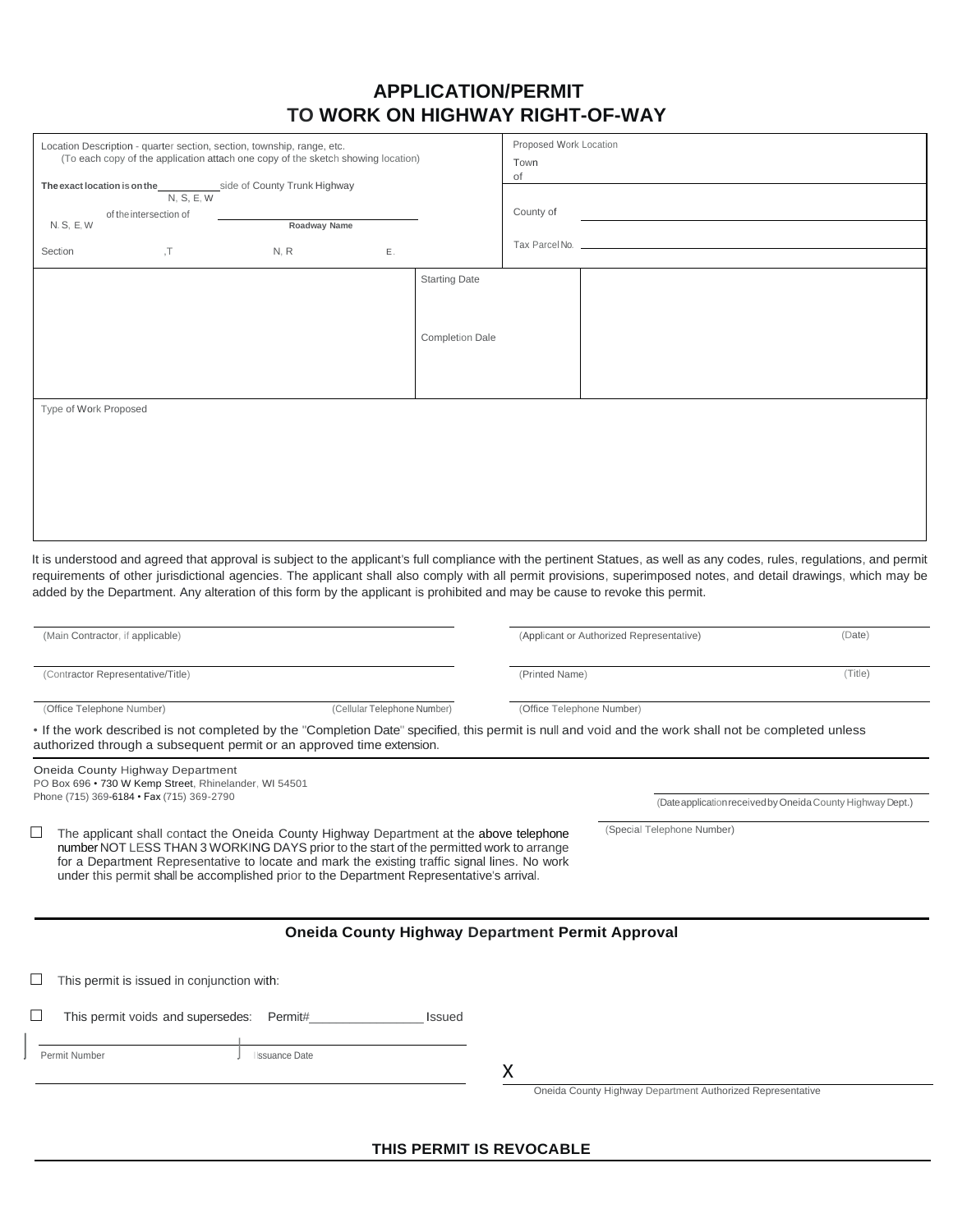# **INDEMNIFICATION**

The Applicant shall save and hold the County, its officers, employees, agents, and all private and governmental contractors andsub-contractors with the County, harmless from actions of any nature whatsoever (including any by Applicant itself) which arise out of, or are connected with, or are claimed to arise out of or be connected with any of the work done by the Applicant, or the construction or maintenance of facilities by the Applicant, pursuant to thispermitor any other permit issuedby the County forlocation of property, lines or facilities on highway right-of-way, (1) while the Applicant is performing its work, or (2) while any of the Applicant's property, equipment orpersonnel arein or about such a place or the vicinity there-of, or (3) while any property constructed, placed or operated by or on behalf of Applicant remains on the County's property orright-of- way pursuant to thispermit or any other permit issued by the State for location of property, lines or facilities on highway right-of-way; including without limited thegenerality ofthe foregoing, all liability, damages, loss, expense, claims, demands andactions onaccount of personal injury, death or property loss to the County its officers employees agents, contractors, subcontractors or frequenters; to the Applicant, its employees, agents, contractors, subcontractors, or frequenters; or to any other persons, whether based upon, or claimed tobe based upon, statutory (including, without limiting the generality of the foregoing, worker's compensation,)contractual, tort, or whether or not caused or claimed to have been caused by active orinactive negligence or other breach of dutybythe County, its officers, employees, agents, contractors, subcontractors or frequenters; Applicant, its employees, agents, contractors, subcontractors or frequenters; or any other person. Without limiting the generality of the foregoing, the liability, damage, loss, expense, claims, demands and actions indemnified against shall include all liability, damage, loss, expense, claims, demands and actions for damage to any property, lines or facilities placed by or on behalf of the Applicant pursuant to thispermit or any other permit issued by the County for location of property, lines or facilities on highway right-of-way in the past or present, or that are located on any highway or County property or right-of-way with or without a permit issued by the County, for any loss of data, information, or material; fortrademark, copyright or patent infringement; for unfair competition or infringement of personal or property rights of any kind whatsoever. The Applicant shall at its own expense investigate all such claims and demands, attend to their settlement or other disposition, defend all actions based thereon and pay all charges or attorneys and all other costs and expenses of any kind arising from any such liability, damage, loss, claims, demands and actions.

Any transfer, whether voluntary or involuntary, of ownership or control of any property constructed, placed or operated by or on behalf of the Applicant that remains on the County's property or right-of- way pursuant to this permit shall not release Applicant from any of the indemnification requirements of this permit, unless the County agrees to such transfer in writing. Any acceptance by any other person or entity, whether voluntary or involuntary, of ownership or control of any property constructed, placed or operated by or on behalf of the Applicant that remains on the County's property or right-of-way pursuant to this permit, shall include acceptance of all of the indemnification requirements of this permit by the other person or entity receiving ownership or control.

Notwithstanding the foregoing, subject to the limitations set forth in Wis. Stat. § 893.80, the County or its officers, employees and agents, remain subject to the payment to theApplicant of the actual cost of repair of willful and intentional damage by the County, or its officers, employees and agents, to any property, lines or facilities placed by or on behalf of the Applicant pursuant to this permit or any other permit issued by the County for location of property, lines or facilities onhighway right-of-way, andremain subject to payment to the Applicant forlosses due to personal injury or death resulting from negligence by the County, its officers, employees and agents.

## **PERMIT PROVISIONS AND CONDITIONS OF APPROVAL**

Pursuant to the Wisconsin Statues, this permit is granted to allow performance of that specific work described over which the Oneida County Highway Department has permit authority. The following provisions and any attached provisions shall govern.

- 1. No part of the permitted work shall be commenced until warning signs, devices and methods adequate to protect the public are in place and fully functional. Warning signs and devices shall conform to the appropriate sizes, designs and arrangements specified in the current edition of the Wisconsin Manual on Uniform Traffic Control Devices. It shall be the responsibility of the applicant to provide and maintain at least the quantity of signs and devices therein described, but to also supplement those with such additional signs, devices and flaggers as are necessary to functionally protect persons and property from injury or damage at all times and under all conditions, including changed or changing conditions. Warning signs, devices and methods shall be in place and protectively functional prior to the commencement of any of the permitted works within the limits of the highway right-ofway, and shall protect the public until all permit-associated works are complete.
- 2. Vehicles, equipment and materials shall be regulated by the applicant to assure consistently safe conditions. Particular care shall be exercised at all times to assure a safe traffic environment at and near the site of the work. These requirements pertain while the work operations are

in active progress, as well as during periods of work shut down. Any discovered violation of this permit, and particularly as regards any failing to maintain a safe traffic and general public environment will require an immediate cure by the applicant of the fault discovered, could result in an order by the Department to stop further progress of the work, and may result in revocation of the permit and expulsion from the highway rightof-way.

- 3. The permitted work shall be coordinated, and in no case interfere, with any highway improvement project being undertaken at the same time.
- 4. Blasting within the limits of the County highway right-of-way is expressly prohibited, unless specifically authorized by the Department.
- 5. The Applicant shall provide the supervisor of the permitted work(s) with a copy of this permit and is responsible to assure that the supervisor is familiar with all the permit's details and requirements. A complete copy of the permit shall be in the possession of the workforce at all times that work is being performed within the right-of-way. The Applicant shall be responsible to the County for any failure to comply with any part of this permit.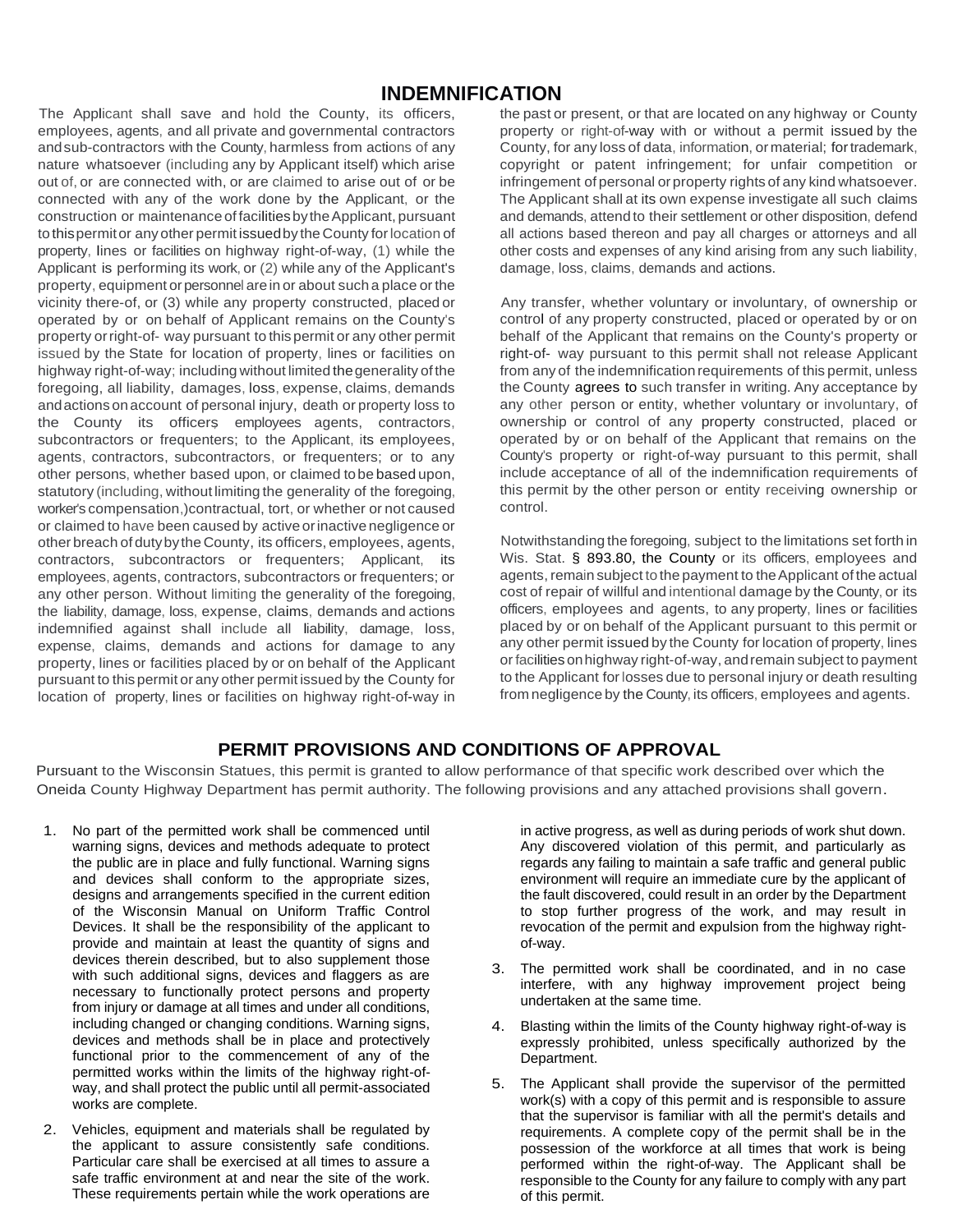- 6. It shall be the responsibility of the applicant to determine the location of, and protect or cause to be protected from any damage, any facilities existing in the area to be influenced by the permitted work. All notifications to others are likewise a responsibility of the applicant.
- 7. All operations shall be performed without obstructing nor closing all or any part of any highway traffic lane unless specifically sanctioned by the Department.
- 8. All costs for constructing and maintaining the permitted facilities shall be the obligation of Applicant. The permitted facilities shall, if necessary, be altered at the expense of the Applicant to facilitate alteration, improvement safety control, or maintenance of the highway, as may be ordered by the Department.
- 9. The permit does not transfer any land; nor give, grant or convey any land right, right in land, nor easement.
- 10. The permit authorizes only the described works of and for the Applicant indicated on the face of the permit. It does not grant authority for the facilities of any other, either by present or future installation.
- 11. Any disturbance to, operation within, or use of a highway median is expressly prohibited, unless specifically sanctioned by the Department.
- 12. Construction methods and restorations shall be in accordance with applicable parts of the Department's Standard Specifications for Road and Bridge Construction, current edition.
- 13. Applicant shall assure that proper erosion control measures are implemented prior to and at all times during work operations. The Applicant shall also be responsible for providing and maintaining erosion control measures to protect all restored areas upon completion of the permitted works until the replacement vegetation achieves sustained growth.
- 14. Permitted facilities shall be located as defined within this permit. Any part of the facility found to be otherwise located shall be subject to correction by and at the cost of the applicant to such extent as the Department may specify. Any facility or part thereof which is located other than as the permit defines occupies such location solely at the risk of the Applicant. Accordingly, if the same is undetected or is suffered to remain in violation to the permit, the Applicant agrees to hold the County, its employees, agents and officers harmless and free of any cost, claim or liability associated with any accidental damage to such facility which may result from a highway construction, maintenance, traffic control, or right-of-way management function.
- 15. All highway facilities disturbed by the permitted works or associated operations shall be restored promptly. If restoration is not accomplished voluntarily, without delay, the Department may issue a notice setting a time-certain by which the restoration must be complete. If the applicant fails to satisfactorily complete all restorations within the time thus established, the Department may arrange directly for all needful restorations, and all costs associated with such restorations and the arrangements therefore shall be a cost-obligation of the applicant. The applicant agrees to pay any and all such costs.
- 16. Any brush, trash or waste materials resulting from the permit- ted works shall be removed from the highway rightof-way. No tree or shrub shall be cut, trimmed or damaged

to facilitate the installation or maintenance of the permitted facility except as authorized by the owner of such tree or shrub. Disposal of such materials off the right-of-way shall be in accordance with applicable solid waste disposal regulations.

- 17. Upon completion of the work and restorations, written notice shall be filed within ten (10) calendar days with the Department.
- 18. Operations and safety precautions pertinent to any trenching, tunneling, or excavation activities shall comply with the strictest requirements of all applicable regulations and codes, including, but not limited to, those of the Wisconsin Department of Workforce Development.
- 19. Smooth and finished slopes shall be constructed at any location where any regraded portion of the highway right-ofway meets the lands of the adjacent property owner.
- 20. Any excavation authorized within the limits of any normal highway pavement or shoulder area shall be backfilled with suitable granular material, placed in lifts or layers six (6) inches or less each in depth, and compacted mechanically to the compaction of the adjacent and undisturbed ground or material. Water flooding and the use of moisture in excess of necessity to facilitate mechanical compaction are prohibited. Any subsequent heavings, settlings, or other faultings attributable to the permitted works shall be repaired to the satisfaction of the Department at the applicant's expense. Temporary sheeting and shoring shall be used as necessary to prevent soil caving in trenches and tunnels.
- 21. Any curb, gutter, sidewalk, driveway, gravel base, ballast or shoulder material, or other element of the highway right-of-way or facility disturbed by the permitted works shall be restored in kind to the qualities, grades, compactions and conditions at least equal to those prevailing ahead of the permitted work operations and all to the satisfaction of the Department.
- 22. Any turfed area of the right-of-way disturbed by the permitted works and operations shall be restored with fine-graded topsoil having a depth of not less than four (4) inches, and reseeded to perennial grass, or sodded to the satisfaction of the Department.
- 23. If, in the opinion of the Department, the permitted works or facilities obstruct highway drainage, unduly increase the difficulty of highway maintenance, or in any other manner adversely affect a highway interest, the applicant shall, upon notice, cure the fault as directed, and restore the highway facility to the satisfaction of the Department.
- 24. The Applicant is responsible to assure that the site of construction is secure against any hazard to the public, both when the site is attended and during off-hours, any holiday, and the hours of night when the site is unattended.
- 25. The Applicant should be aware that future upgrading of the highway may require the adjustment of part or all of the permitted facility in order to conform to the State's Utility Accommodation Policy.
- 26. The covers of manholes, shut-off and regulator valves, and like facilities shall be adjusted to the level of the immediately adjacent grades.
- 27. No vehicle, equipment or material relating to the permitted work shall be parked or stored within the limits of the highway right-of-way except such as are actively engaged in the work operation.
- 28. No greater length of trench shall be open at any time than is necessary to maintain essential progress of the work.